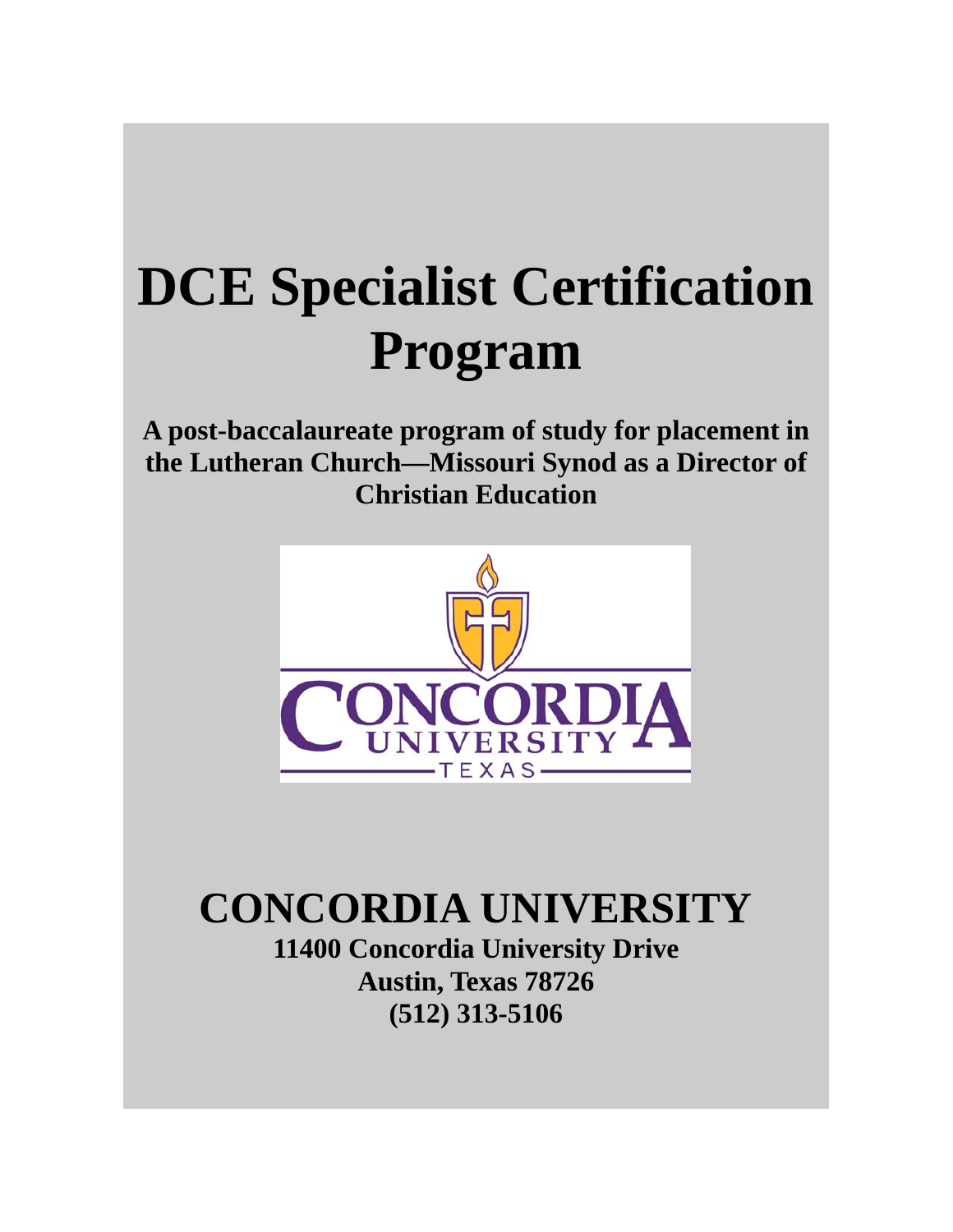# WELCOME!

Thank you for your inquiry regarding the Post-Baccalaureate DCE Specialist Certification Program at Concordia University Texas.

This packet includes a number of items that should provide you with important information regarding this unique program of ministry preparation.

Included in this packet:

Program Application Form Personal Reference Form Program Information

Curriculum Outline Current Tuition Rates Student Financial Services DCE Certification Application

Should you decide to apply to the DCE Specialist Certification Program at Concordia University Texas, please follow the steps outlined below.

Application Process:

- 1. Fill out the Concordia University Texas application for the Post-Baccalaureate DCE Certification at https://crm.orionondemand.com/crm/forms/Bd7k3MN7SA70x6708Em.
- 2. Send official copies of all college transcripts to Concordia University.
- 3. Give reference forms to proper individuals.

Send all information to:

Admissions Office Concordia University 11400 Concordia University Drive Austin, Texas 78726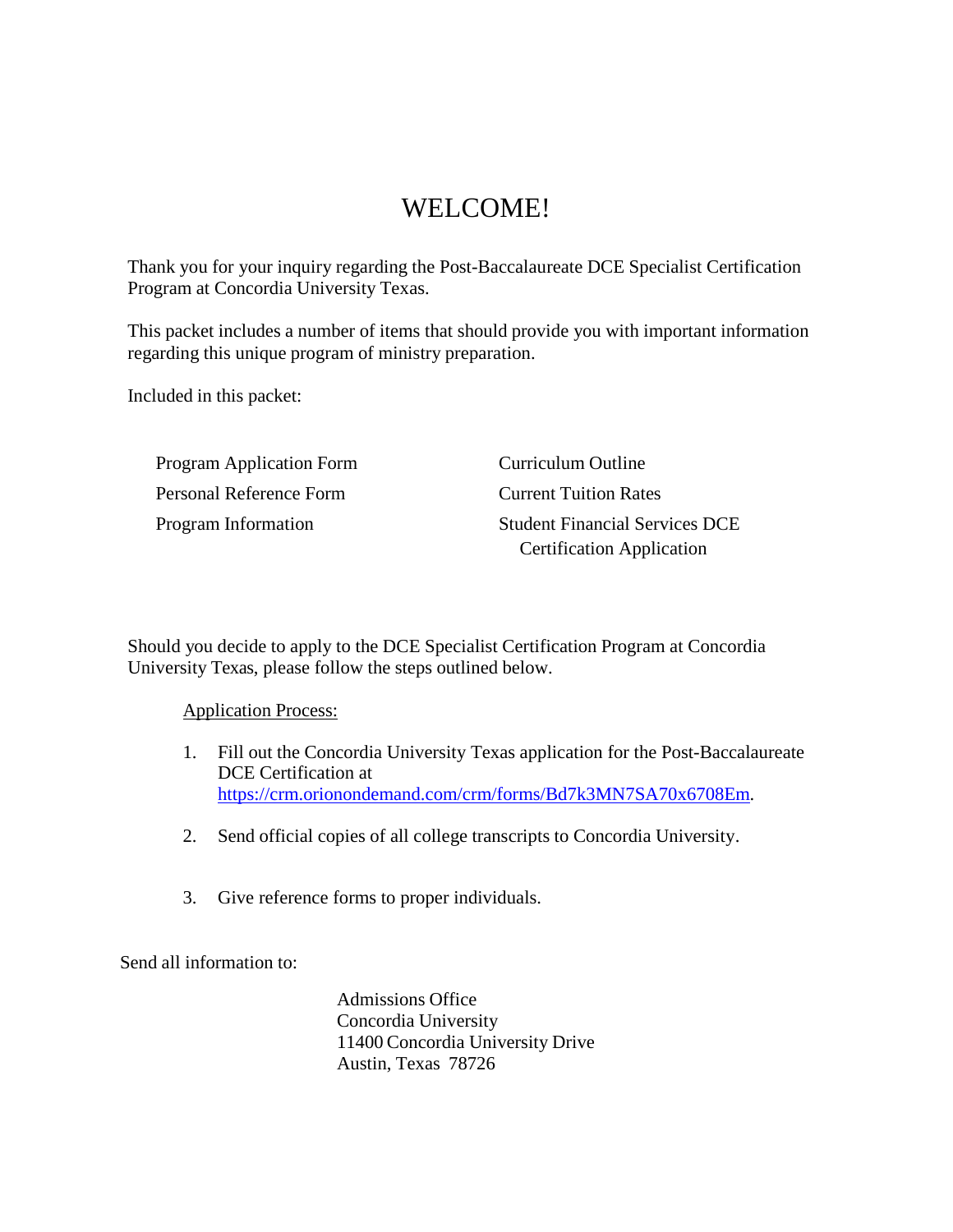

**Concordia University Reference**

#### Name of Applicant

The above named applicant is applying for admission to the Director of Christian Education (DCE) Program and is asking you to furnish a reference. The DCE Program at Concordia University Texas prepares Christian men and women for full time service of leadership in youth ministry, Christian education, evangelism, family ministry, children's ministry, and/or missions. We seek deeply committed individuals who feel a definite sense of a call in their desire to enter full time ministry. We would appreciate your frank evaluation of this applicant's spiritual commitment, maturity and motivation. It is essential that your remarks be honest, fair, and accurate. Please scan and email the form to: jacob.youmans@concordia.edu or mail a hard copy to: Dr. Jacob Youmans, DCE Program Director, Concordia University Texas, 11400 Concordia University Dr., Austin, TX 78732

| 2. How well do you know the applicant? ______ Very Well ______ Well ______ Casually      |
|------------------------------------------------------------------------------------------|
|                                                                                          |
|                                                                                          |
|                                                                                          |
|                                                                                          |
| 7. To your knowledge, has the applicant ever experienced problems with substance abuse?  |
| Process comment on each of the following items about which you have sufficient knowledge |

8. Please comment on each of the following items about which you have sufficient knowledge.

Church Involvement:

Understanding Lutheran Theology:

Personal Spirituality:

Personal Hygiene: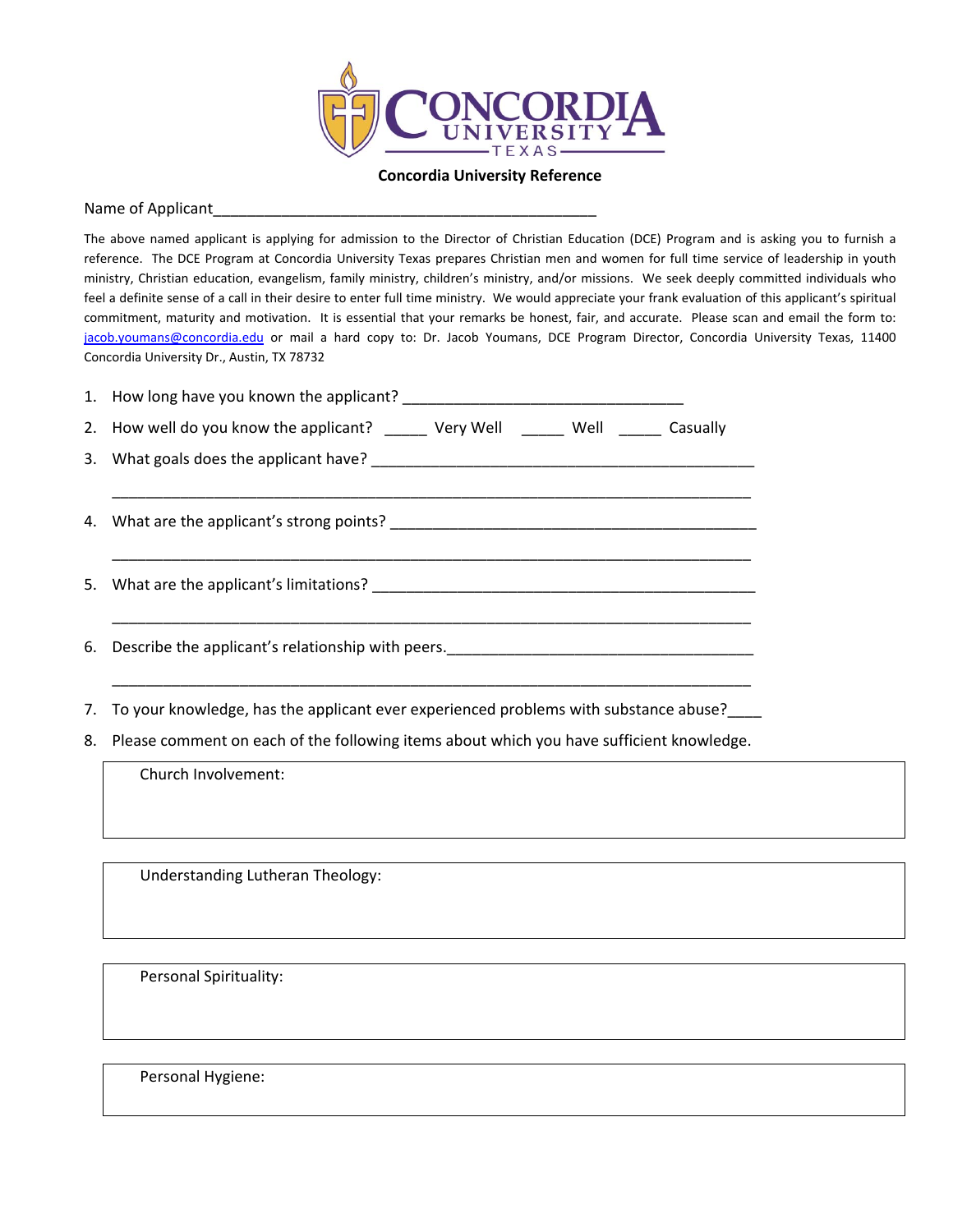|  |  | 9. Specific characteristics of the applicant (Please check the appropriate box.) |  |
|--|--|----------------------------------------------------------------------------------|--|
|  |  |                                                                                  |  |

|                                  | <b>Very Low</b> | <b>Modest</b> | Good   | Very   | Outstanding | <b>Truly</b> | <b>Unable to</b> |
|----------------------------------|-----------------|---------------|--------|--------|-------------|--------------|------------------|
|                                  | $1 - 25%$       | 25-50%        | 50-75% | Good   | 90-95%      | Exceptional  | Judge            |
|                                  |                 |               |        | 75-90% |             | 95-100%      |                  |
| <b>Academic Ability</b>          |                 |               |        |        |             |              |                  |
| Creative, innovative             |                 |               |        |        |             |              |                  |
| thinking                         |                 |               |        |        |             |              |                  |
| <b>Capacity for objective</b>    |                 |               |        |        |             |              |                  |
| evaluation of self               |                 |               |        |        |             |              |                  |
| <b>Empathic Capacity</b>         |                 |               |        |        |             |              |                  |
|                                  |                 |               |        |        |             |              |                  |
| Ability to work                  |                 |               |        |        |             |              |                  |
| independently                    |                 |               |        |        |             |              |                  |
| <b>Capacity to handle stress</b> |                 |               |        |        |             |              |                  |
|                                  |                 |               |        |        |             |              |                  |
| Open-mindedness,                 |                 |               |        |        |             |              |                  |
| tolerance for diversity          |                 |               |        |        |             |              |                  |
| <b>Energy level at work-</b>     |                 |               |        |        |             |              |                  |
| activity                         |                 |               |        |        |             |              |                  |
| <b>Commitment to</b>             |                 |               |        |        |             |              |                  |
| <b>Christian Education</b>       |                 |               |        |        |             |              |                  |

#### 10. Does the applicant have personality characteristics which would interfere with functioning in the ministry? (Please check appropriate boxes below.)

|                             | <b>Definitely</b> | <b>Possibly Yes</b> | <b>Minor</b> | <b>Definitely Yes</b> | Significant | <b>Unable to</b> |
|-----------------------------|-------------------|---------------------|--------------|-----------------------|-------------|------------------|
|                             | No                |                     |              | Moderate              |             | Judge            |
| Anxious, Fearful            |                   |                     |              |                       |             |                  |
| Dependent                   |                   |                     |              |                       |             |                  |
| Low self-esteem, unusual    |                   |                     |              |                       |             |                  |
| need for approval           |                   |                     |              |                       |             |                  |
| Manipulative                |                   |                     |              |                       |             |                  |
| Hostile, angry              |                   |                     |              |                       |             |                  |
| Shy, sensitive to criticism |                   |                     |              |                       |             |                  |
| Pushy, aggressive           |                   |                     |              |                       |             |                  |
| Impulsive, hasty            |                   |                     |              |                       |             |                  |

11. Would you allow this individual to work with your children? \_\_\_\_\_ Yes \_\_\_\_\_ No

12. In general, how would you rate the applicant's potential for ministry?

\_\_\_\_\_ Poor \_\_\_\_ Fair \_\_\_\_ Good \_\_\_\_ Excellent \_\_\_\_ Cannot Determine

13. Name of Reference \_\_\_\_\_\_\_\_\_\_\_\_\_\_\_\_\_\_\_\_\_\_\_\_\_\_\_\_\_\_\_\_\_\_\_\_\_\_\_\_\_\_\_\_\_\_\_\_\_\_\_\_\_\_\_\_\_\_\_\_\_\_\_\_\_

Email \_\_\_\_\_\_\_\_\_\_\_\_\_\_\_\_\_\_\_\_\_\_\_\_\_\_\_\_\_\_\_\_\_\_\_\_\_\_\_\_\_ Phone number \_\_\_\_\_\_\_\_\_\_\_\_\_\_\_\_\_\_\_

Signature \_\_\_\_\_\_\_\_\_\_\_\_\_\_\_\_\_\_\_\_\_\_\_\_\_\_\_\_\_\_\_\_\_\_\_\_\_\_\_\_\_\_\_\_\_ Date \_\_\_\_\_\_\_\_\_\_\_\_\_\_\_\_\_\_\_\_\_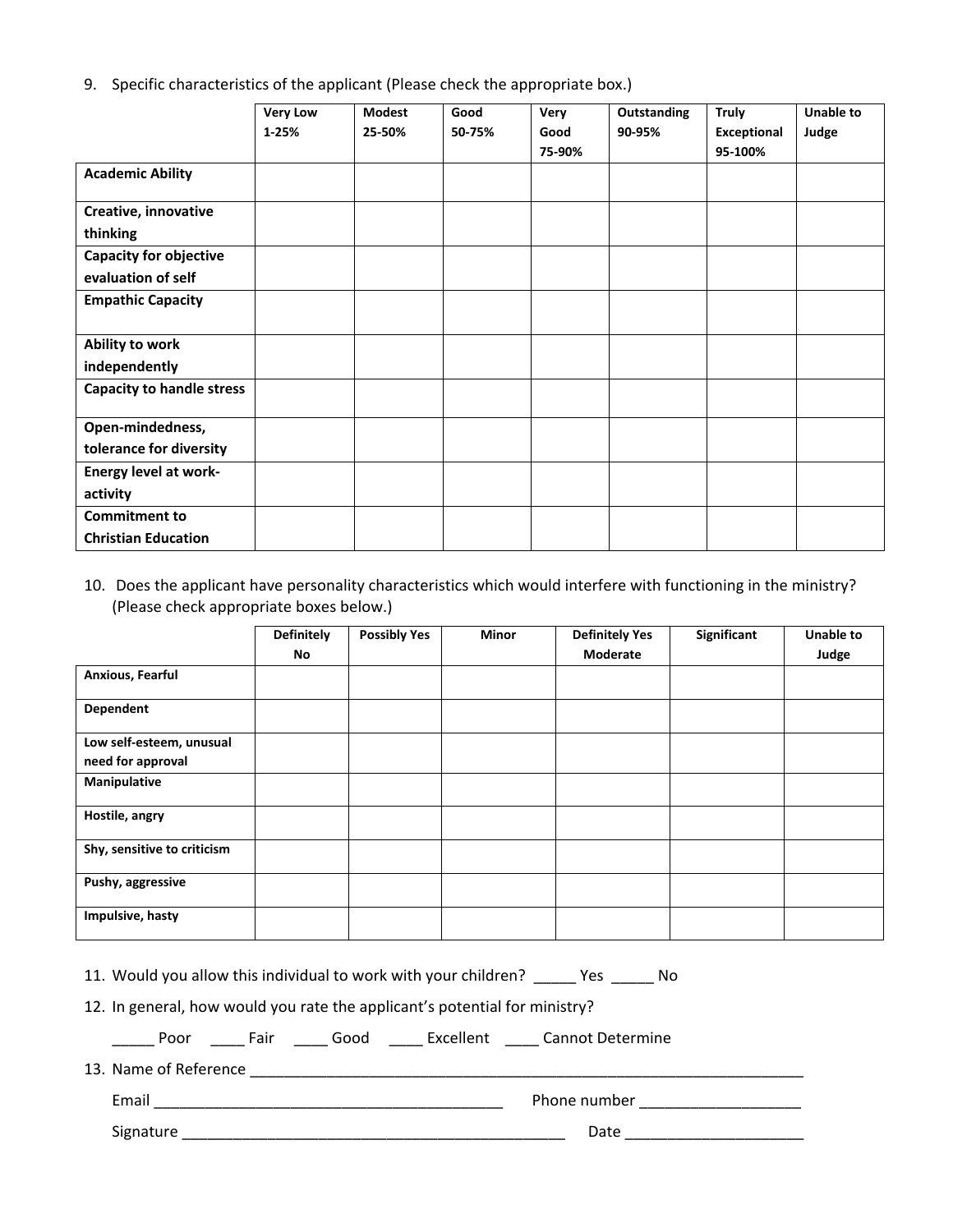# **Concordia University DCE SPECIALIST CERTIFICATION PROGRAM**

# *Program Information*

# **Purpose**

The Concordia University DCE Specialist Certification Program is a means by which Bachelor degree graduates may complete program certification requirements for the Director of Christian Education (DCE) ministry of the Lutheran Church—Missouri Synod and be included on the roster of the Commissioned Ministry.

### **Curricular Structure**

The DCE Specialist Certification Program requires a total of up to 70 hours of credit, depending on prior coursework and experience. A one-year Internship in a LC-MS parish will give 24 semester hours of credit. The Internship is required to receive the DCE Certification.

# **Program Entrance Requirements**

- Completion of a Bachelor's degree at a regionally accredited institution
- Overall Grade Point Average (GPA) of 2.5 or better
- Three completed Reference Forms: Academic, Congregational Pastor, and Personal (non-family, at least 21 years old)
- Official copies of all college transcripts on file at Concordia University
- Completion of the Concordia University and DCE Certification application forms
- Active membership in a parish of the Lutheran Church—Missouri Synod for at least two years

# **What is a DCE?**

A DCE is a Called Minister of the Gospel who is a professionally trained parish education specialist, working in a team ministry with the Pastor, staff and lay leaders of the congregation. His/Her prime responsibility is in the administration and resourcing of parish education and youth ministry programs, teaching the faith, and training laity for service inside and outside of the parish. Depending upon the personal gifts, prior experience and training, congregational need and desire, a DCE may also provide leadership in the young adults, singles, family, music and evangelism ministries of the congregation. Other titles used to denote a DCE are Minister of Youth and Education, Minister of Parish Education, Director of Education and Youth, Director of Religious Education and Minister of Discipleship.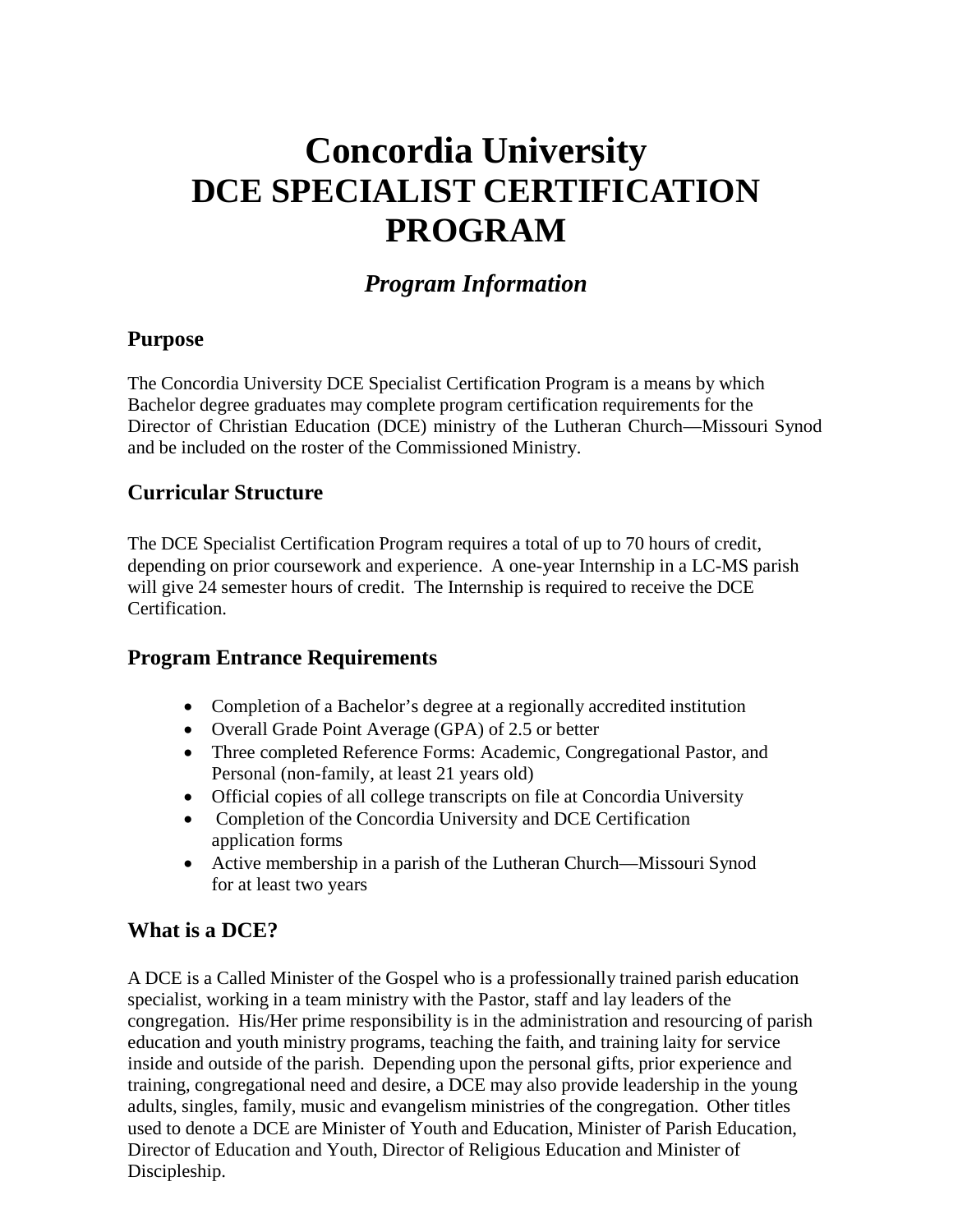# **Career Opportunity**

Each year, throughout Synod, there have been more requests for DCE graduates than graduates available. In the same manner, there have been more applications for DCE Interns than Interns available. Viewing this as a positive trend of the Church toward DCE ministry, there is a continuing need for preparing workers to serve as Directors of Christian Education.

Over the past 50 years, the DCE profession has shown continued growth and professional maturation. Currently nearly 600 DCEs are serving within the full-time ministry of the Lutheran Church-Missouri Synod. Since certification of DCEs began, over 1900 people have been certified into this exciting ministry of the Church.

"The harvest is plentiful, but the laborers are few" is a true statement regarding the DCE ministry. Men and women who are committed to serving our Lord in a ministry of teaching the faith are needed to serve the educational needs of children, youth, families, adults and the entire congregation.

# **Skills and Talents Required**

In order to meet the demands of the job, many skills are required of the DCE. In reviewing candidates for entry into the DCE program, Concordia University looks for women and men who exhibit:

- A strong faith in Jesus Christ as Lord and Savior
- A willing spirit to serve the Lord, His Church and others in mission and ministry
- Enjoyment in working with and for people
- Good organizational and administrative skills
- Ability to recruit and involve others in ministry opportunities

#### For more information about the DCE Certification Program, please write or call:

Dr. Jacob Youmans Admissions Office DCE Program Director Concordia University 11400 Concordia University Drive Austin, Texas 78726 Austin, Texas 78726 1-800-865-4282 (512) 313-5106 (512) 313-4676 Jacob.youmans@concordia.edu www.concordia.edu www.concordia.edu/dce

Concordia University 11400 Concordia University Drive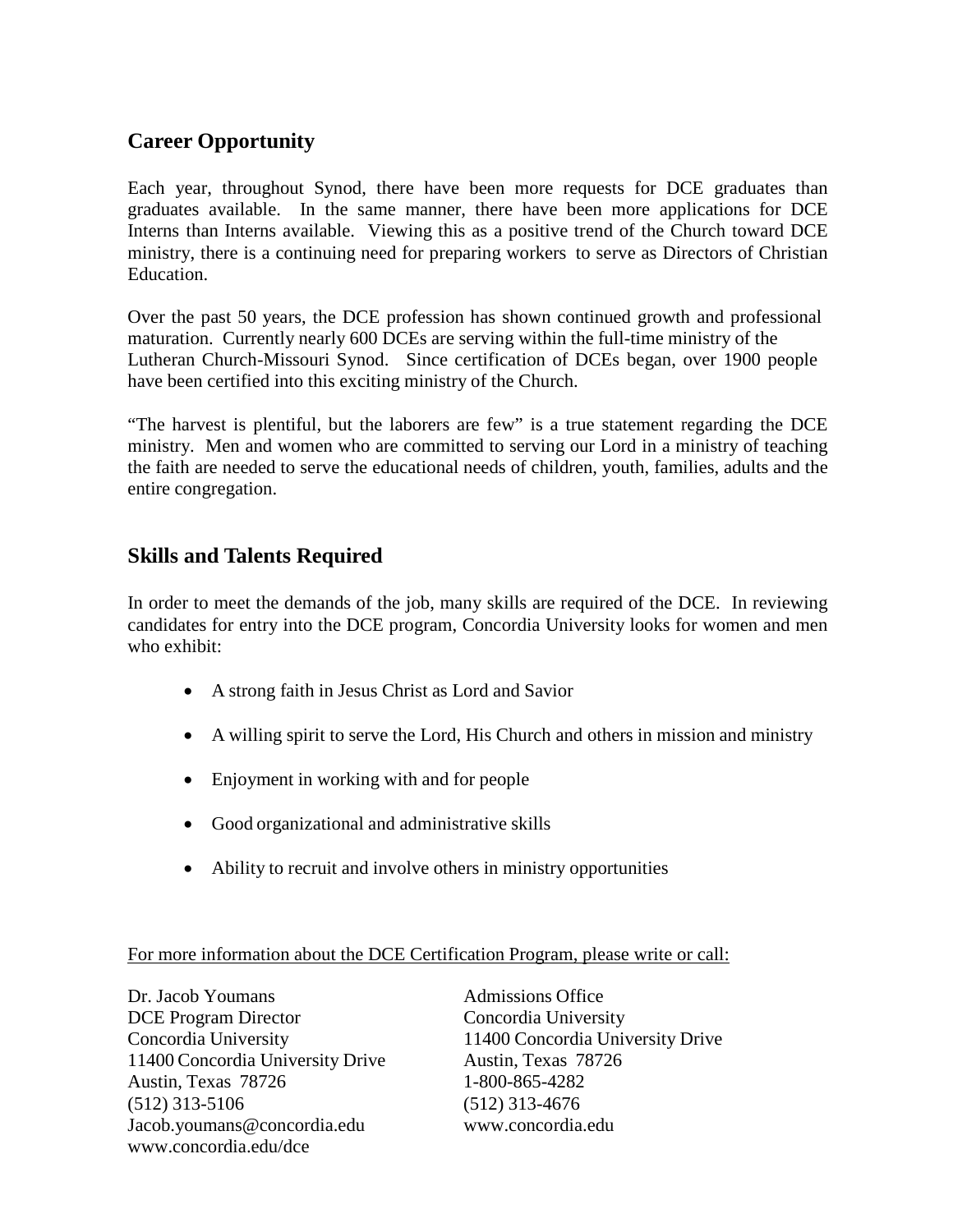# **Concordia University Texas DCE SPECIALIST CERTIFICATION**

# Curriculum

Religion Core 18 hours and 18 hours and 18 hours and 18 hours and 18 hours and 18 hours and 18 hours and 18 hours and 18 hours and 18 hours and 18 hours and 18 hours and 18 hours and 18 hours and 18 hours and 18 hours and REL 1301 New Testament History and Reading REL 1311 History and Literature of the Old Testament *REL 2352 History & Philosophy of the Reformation or REL 3354 History of Christianity*  REL 3341 Lutheran Doctrine *REL 3353 American Christianity or REL 3381 Major World Religions* REL 3333 Introduction to Christian Ethics Professional Preparation Core 24 hours from the following: COM 3303 Communications for Church Workers *or COM 3304 Group Dynamics* REDU 2220 Introduction to DCE Ministry REDU 3230 Leading Contemporary Worship REDU 3232 Outdoor Christian Ministry REDU 3240 Missional Leadership REDU 3250 Christian Witness & Evangelism REDU 3310 Youth Ministry REDU 3311 Cultural Influences in Youth Ministry REDU 3313 Special Topics in Youth Ministry REDU 3315 Confirmation Planning and Implementation REDU 3316 Ldrshp & Admin in Children's Ministry REDU 3317 Children's Ministry REDU 3319 Middle School Ministry REDU 3320 Parish Administration

- REDU 3330 Family Ministry
- REDU 3340 Adult Education in the Parish
- REDU 3341 Leadership Development REDU 3345 Emergent Theory REDU 3350 Curriculum and Methods in Religious Education REDU 3398 Nat'l/Int'l Studies: Mission Trip PSY 3331 Introduction to Counseling

#### Field Experience 4 hours 4 hours

| <b>REDU 4210</b> | DCE Seminar and Field Work I  |
|------------------|-------------------------------|
| <b>REDU 4211</b> | DCE Seminar and Field Work II |

#### Internship 24 hours and 24 hours and 24 hours and 24 hours and 24 hours and 24 hours and 24 hours and 24 hours

REDU 41210 DCE Internship I REDU 41211 DCE Internship II

TOTAL 70 hours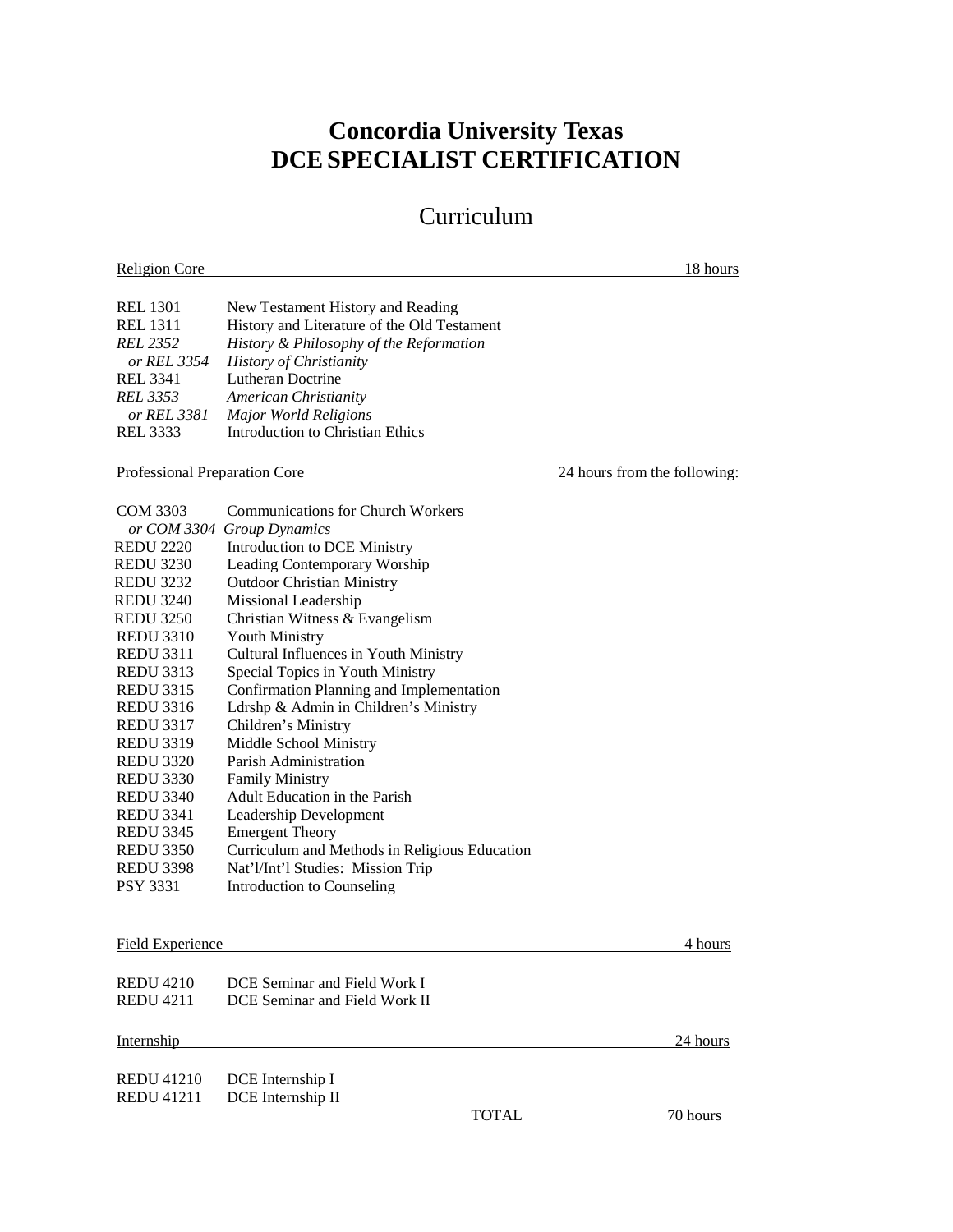# Concordia University Texas DCE SPECIALIST CERTIFICATION PROGRAM

# **Tuition and Fees 2012-2013**

#### **DEPOSIT:**

Students in the DCE Certification program receive a 25% discount in tuition through the Student Financial Services DCE Certification Discount Grant. The table below shows both the cost of tuition and the discounted rate. A tuition deposit may be required to reserve classes. This deposit is non-refundable, but will be applied to tuition.

#### **TUITION:**

|                                    | 2012-2013   | Cost with |
|------------------------------------|-------------|-----------|
|                                    | Tuition     | Discount  |
| Per Semester Hour (for 1-11 hours) | \$785.00    | \$589.00  |
| Full-Time $(12-18 \text{ hours})$  | \$11,800.00 | \$8850.00 |

Full payment of all tuition and fees is due on or before registration for each semester. Additional fees and interest may be charged after posted deadlines. All charges must be paid prior to participation in graduation or release of credentials or certification. Students must fill out the Student Financial Services DCE Certification Application in order to receive the grant to discount tuition.

#### **ADDITIONAL FEES: (per semester)**

| Student Activities Fee (full time)      | \$50.00  |
|-----------------------------------------|----------|
| Meal Plan D (commuters only) - optional | \$600.00 |

For information regarding student accounts, call Student Central at 512-313-4700 or email studentcentral@concordia.edu.